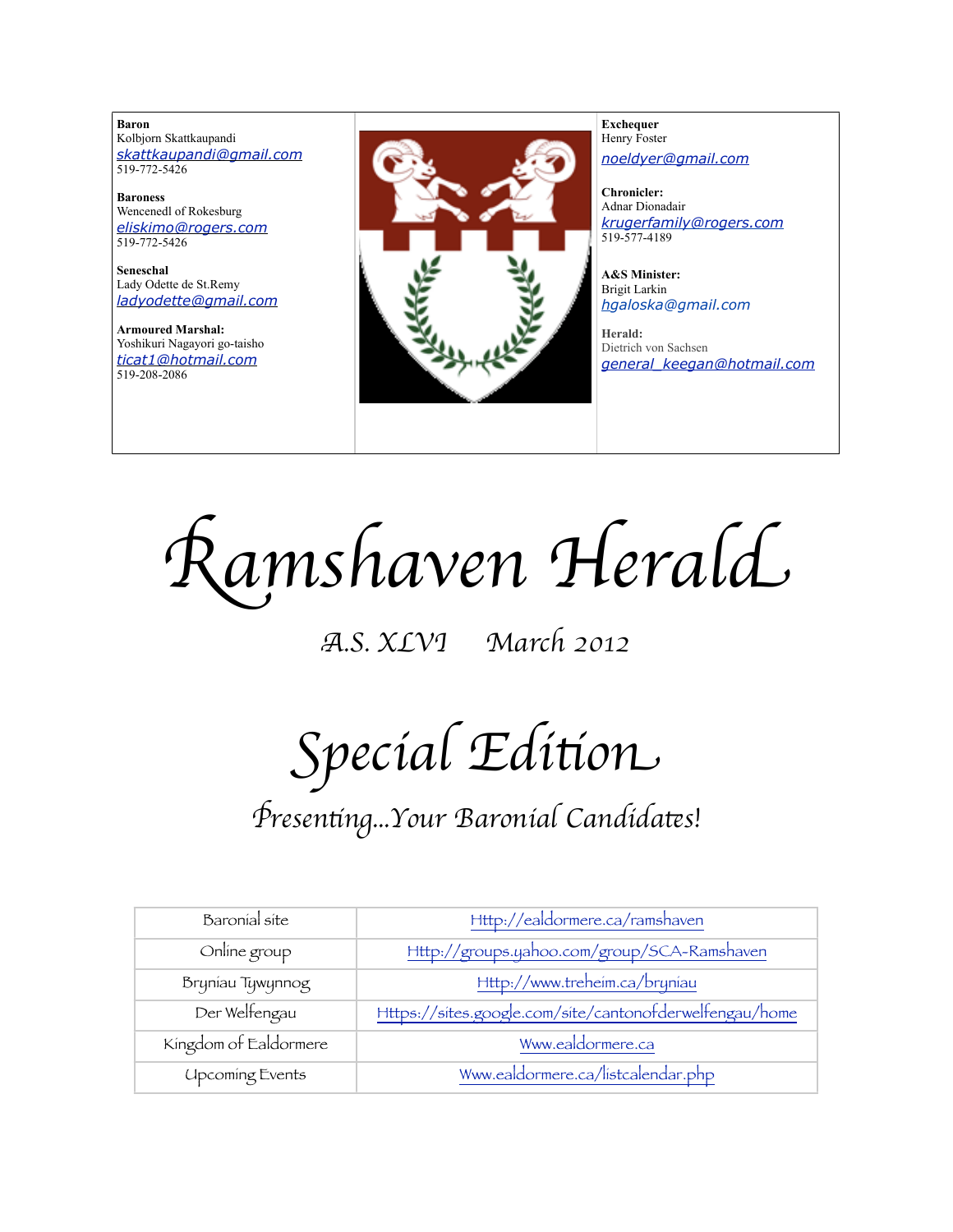#### From Their Excellencies Ramshaven

Unto the Populace of RamsHaven do Their Excellencies, Kolbjorn Gothi and Brehyres Wencenedl send spring greetings:

Ready for some trivia? The classic proverb says that March comes in like a lion and goes out like a lamb. While that can sometimes apply to the weather, the origins of the phrase actually have to do with astronomy and the relative positions of the constellations Leo and Aries in the night sky. That's rather appropriate for us as the selection process for our successors commences. After all, the lion is a classic symbol of nobility which is an important chivalric virtue, and Aries is the ram, the emblem of our barony.

Since our Society presumes everyone to be at least minor nobility, nobility as a virtue can be a bit overlooked or taken for granted. So what does it mean? Edmund Burke gave the analogy, "Nobility is a graceful ornament to the civil order. It is the Corinthian capital of polished society." Nobility is going above and beyond. To be truly noble is to possess the qualities of a high moral character, such as valour, generosity, and good faith. Fortunately, it is a quality which can be cultivated. Marcus Aurelius noted, "A noble man compares and estimates himself by an idea which is higher than himself; and a mean man, by one lower than himself. The one produces aspiration; the other ambition." Nobility also means to conduct oneself with dignity and respect for one's fellows. These are important qualities for anyone in a position of authority, but especially a baron or baroness who sit in the balance, representing the Crown to the barony and the barony to the Crown. As Goethe wrote, "A noble person attracts noble people, and knows how to hold on to them."

We are pleased with the four couples who have presented themselves as possible successors to the high seats of Ramshaven and look forward both to hearing them speak at the All-Candidates meetings in April, and to learning who among them Their Majesties shall choose. This edition of The Herald gives them a chance to introduce themselves, and we hope that you enjoy getting to know these fine people better as we do.

## From the Baronial Seneschal

Good Gentles of Ramshaven,

As our not so blustery winter winds down, the gentle winds of spring are bringing a change to our fine barony. We are starting the process to find our next Baron and Baroness Ramshaven. The position has been advertised and we have 4 fine sets of candidates who have put forth their names for consideration. The following is a break down of our polling requirements and important dates.

 All paid members living within the borders of Ramshaven are eligible to vote. Identification will be required to determine the residential address of members. All non-paid members who have attended two group meetings or events in the last year will be eligible to vote. Again identification will be required to determine residence requirements are fulfilled. All persons casting a ballot will be expected to show proof of residency or written approval to receive their ballot. Proof of residency is defined as a photo driver's license, a current post secondary photo id student card from a campus that is within the baronial boundaries, or other equivalent piece of identification. All persons wishing to cast a member's ballot will be expected to show proof of membership, as per Corpora definition.

Any minor (as per Ontario age of majority) or person residing outside the geographical confines and consider themselves subjects of the Barony wishing to receive a ballot must personally gain the written approval of the Baronial couple and Scrutineer by showing that they understand the ramifications of their ballot. This decision is not subject to appeal. This approval must be obtained before the start of the first all candidates meeting.

There will be two all candidates meetings to be held, one in each canton. In Der Welfengau the all candidates meeting will be held on April 3, 2012. After the discussion with the candidates, the polls will be available under the above considerations. Additionally, ballots and polling will be available in Der Welfengau on April 10, 2012 during the first half of the meeting. In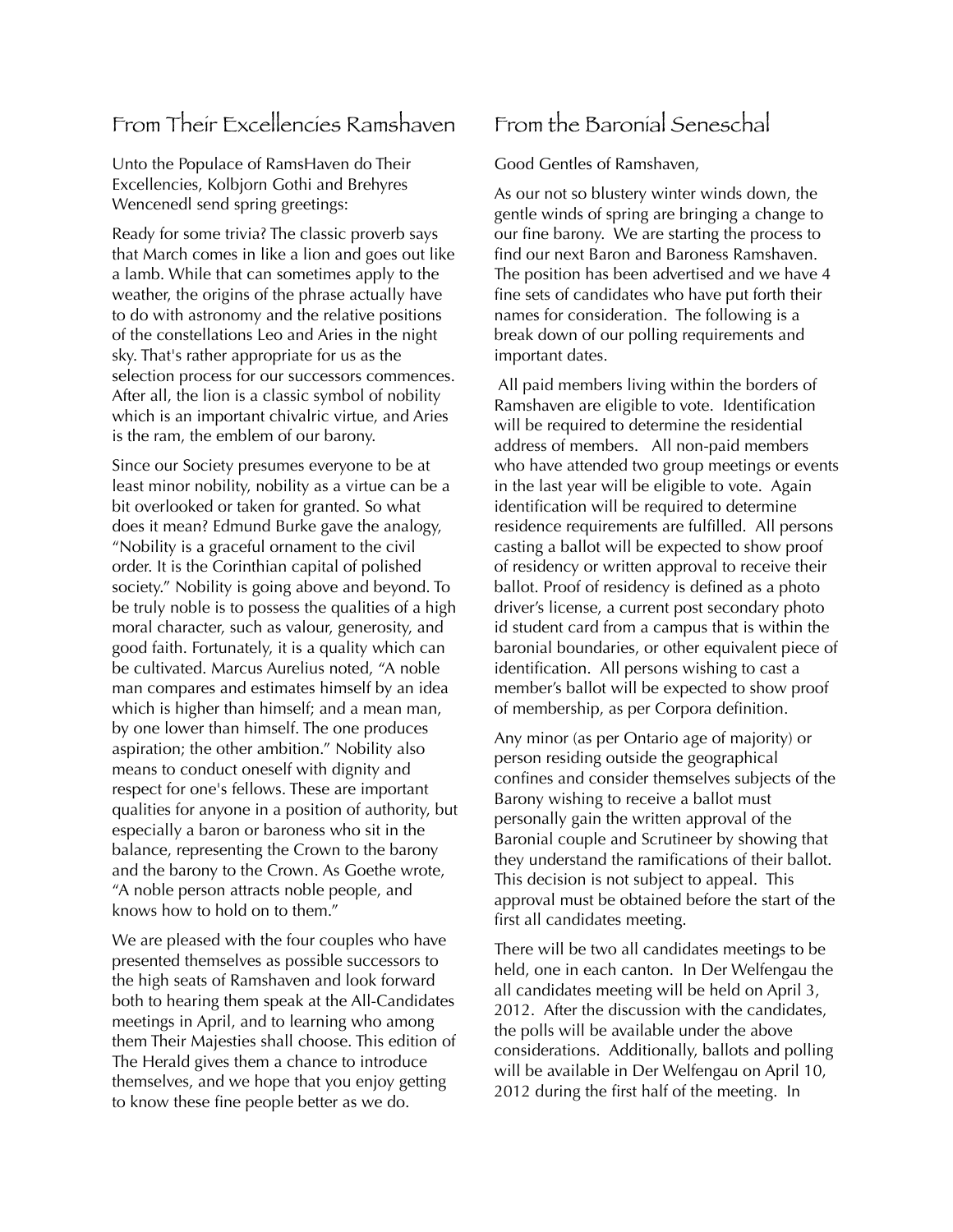Bryniau Tywynnog, the ballots and early polling will be available on April 5, 2012, during the first half of the meeting. The all candidates meeting in Bryniau Tywynnog will be held on April 12, 2012. The polls will close 1 hour after the meeting. Should someone be unable to attend any of the above meetings, they can contact the scrutineer and make individual arrangements to participate in the polling. The scrutineer is the Seneschal of Ramshaven, Odette de Saint Remy (ladyodette at gmail.com).

This process should make for both an interesting and exciting spring in Ramshaven. It takes a lot of commitment to run for the position of Baron and Baroness. All those candidates who have chosen to run, should be congratulated for their efforts and dedication. Wassail.

Odette de Saint Remy Seneschal Ramshaven

## Naga and Shiomi



Greetings Ramshaven,

It is with great honour that we present ourselves to you as aspirants to the thrones of Ramshaven. We are all entering into exciting times in our Barony. Songs of past Barons ring in our hearts and the grace of our Baronesses enliven our spirits. Tales of sweet victory and bitter sadness live in our memories. Yes, we have a rich history and strong tradition here.

The time has come, though, to look to the future. A time to honour the past not by living in it, but

by building anew. Together, we can all build a Barony that flourishes on the strengths of its populace. Think only of the past year. Our forces won Murder Melee. Mistress Odette joined Privy Council. Mistress Eyrny was elevated to the Order of the Pelican. Count Sir Master Edward the Red and Countess Mistress Rylyn Buchanan became Prince and Princess of Ealdormere and shall lead the Kingdom in War. Der Welfengau continues to grow and will soon host its first event in years. Bryniau is also taking great and progressive steps for growth that will benefit the Barony. (Shiomi and I have gone so far as to add to the Barony in the traditional way!) This populace succeeds merely by participation.

It is our vision that we take the momentum of the past year and push it further. Start now, to build a true Baronial community. It's time to refresh our part of the Society to reinvigorate, enthrall, and inspire new and old participants alike. We have a great many ideas in support of this and we're very excited to share them all and see them enacted.

It is our wish that we all come together, not just as Cantons, but as citizens of Ramshaven, helping and supporting one another. It is also our wish to represent you, the noble populace of Ramshaven. To inspire its warriors, artisans and servants. To lead by example. Above all, we want to make Ramshaven the envy of Ealdormere. Who could stand against us if we are truly united?

Yoshikuri Nagayori go-taisho & Mori Shiomi hime

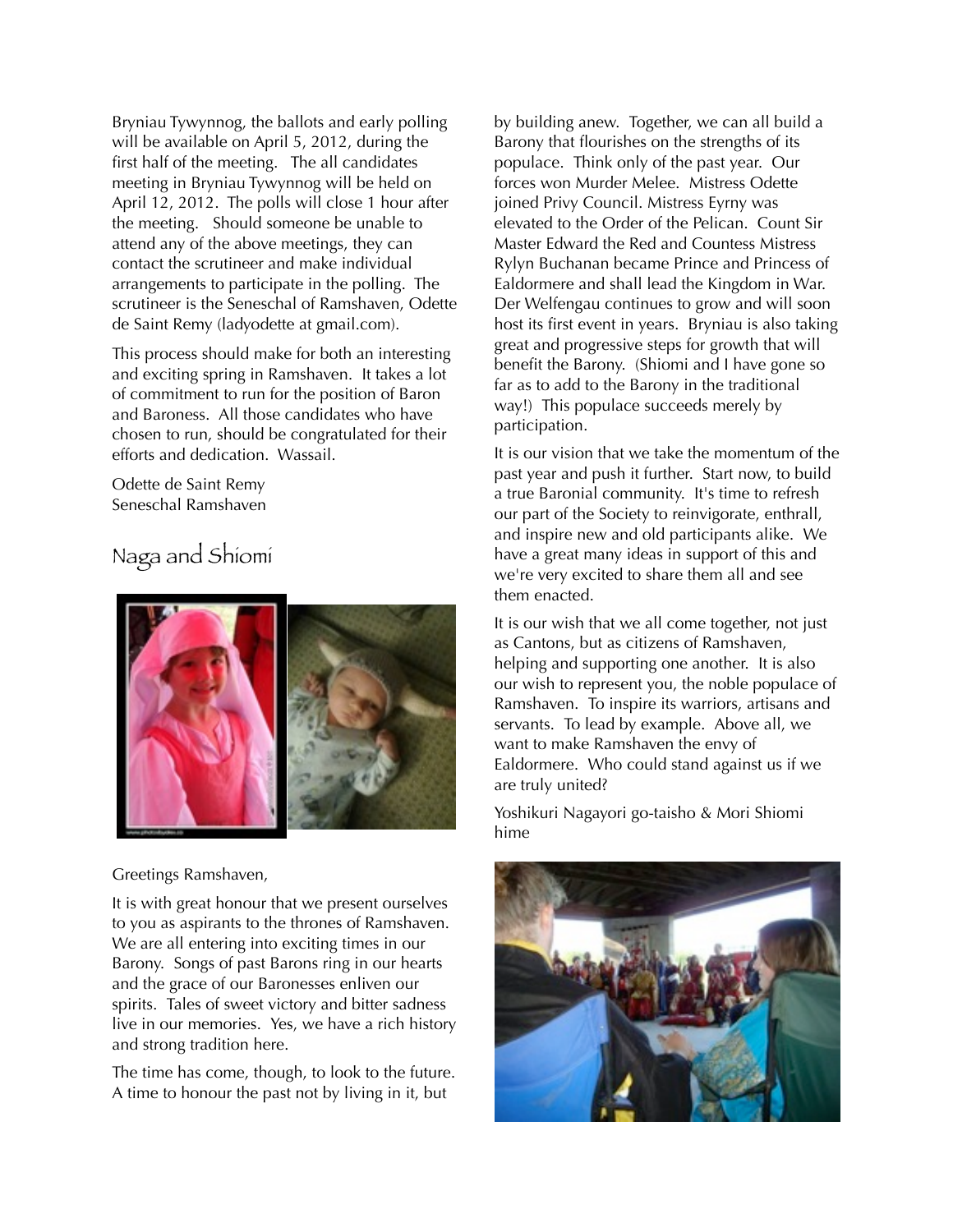### Albrecht and Asa



Valiant people of the Barony of Ramshaven, thank you for the opportunity to stand as candidates in the election of your new Baron and Baroness.

We salute Baron Kolbjorn and Baroness Wencenedl for their years of support, counsel and pride in this beautiful barony, so enriched by its fierce fighters and fencers, its dedicated artisans and its enduring tradition of selfless service. These are elemental qualities, and we continuously seek to express them through our personal lens of respect, hospitality and hard work.

Combined, we have almost 40 years of service to the Society. We joined Eoforwic in the early 1990s, where we met and later married 15 years ago. In 2005 we moved to Ramshaven to raise our beautiful children. Today we offer ourselves as baronial candidates.

THL Albrecht Stampfer is a 16th century German fencer. Widely travelled, he now teaches his art in a London fencing salon. He is also fond of Norse and Persian dress.

A former armoured combatant who fought in the Shield Wall at Pennsic, Albrecht has actively taught and marshalled fencing in Ealdormere for almost 20 years. He has fought at Pennsic as Rapier Champion for Ealdormere, and most recently completed a term as Kingdom Rapier Marshall. Albrecht is a member of the Order of Thorbjorn's Hammer, and won the rank of Provost in the Ealdormere Academy of Defence.

Albrecht's interest in medieval history and renaissance rapier techniques also expresses itself in the Arts & Sciences. Recipient of the Orion, he frequently teaches at FITP and FOOL, has published in Tournaments Illuminated, and competed successfully in the Kingdom Arts & Sciences Fair. A book herald, Albrecht also serves as Pursuivant for the Canton der Welfengau. Albrecht is apprenticed to Baroness Magistra Nicolaa de Bracton for research.

Over the years Albrecht has run countless fencing tournaments, practices and authorizations, and taught over 100 students. Albrecht is particularly proud of launching der Welfengau's Mega Practices. These quarterly practices are open to all fencers, as well as dancers and armoured combatants. Last year he received the Maiden's Heart for service. He also holds service awards from Ramshaven, Septentria and Rising Waters.

David Stamper is a stay-at-home father and parttime building representative. He graduated from the University of Waterloo with an Honours BES in Environmental & Resource Studies.

THL Asa Gormsdottir is a 9th century Norsewoman from Hedeby. Addicted to silk, she often wears transitional Gothic gowns or slums as a 15th century Venetian lady. Asa loves hosting her friends and is proud of her table.

Asa found the SCA in 1995, and autocratted Lord Mayor's Market Day six months later. An instinctive and efficient organizer, she has served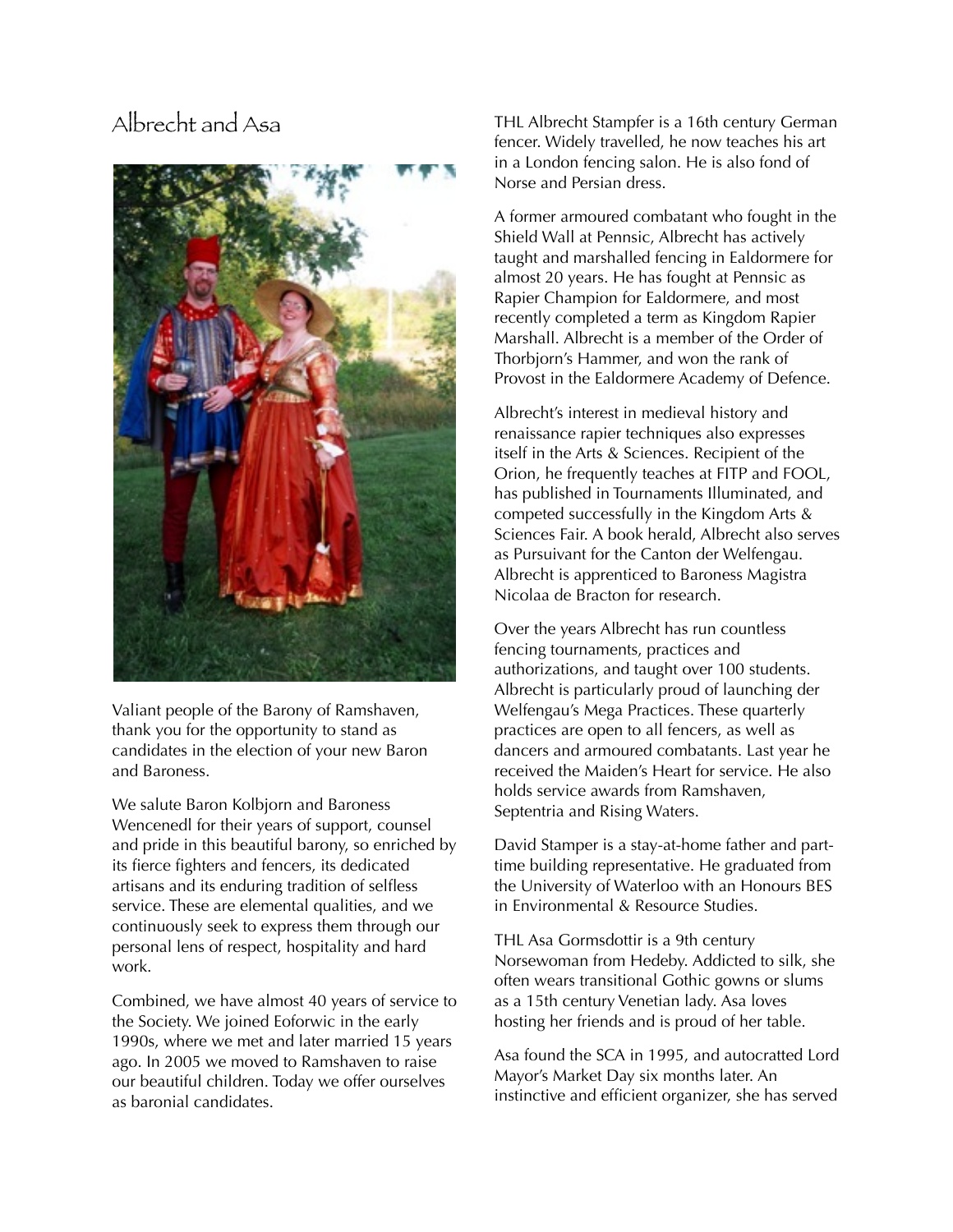as Seneschal, Exchequer and A&S Minister in both der Welfengau and Eoforwic, and holds the Maiden's Heart for service.

Devoted to the arts, Asa is an avid costumer and illuminator. She has taught, competed in and judged A&S throughout the Known World, including at Pennsic, the Known World Costuming Symposium, RUM, Ice Dragon, Ealdormere's Kingdom Arts & Sciences Fair, Practicum, FITP, FOOL and many other events. In 2003 she won Ealdormere's Arts & Sciences Pentathlon in a field of 12 challengers, and has judged Pentathlon ever since.

A member of the Order of the Crucible, Asa is one of Ealdormere's most prolific scribes, receiving a rare Augmentation of Arms for her contributions. In 2006 Asa successfully reintroduced Cloth of Gold (formerly Golden Seamstress) to Ealdormere, and this biannual event is now celebrating its 4th anniversary. She has authored a Compleat Anachronist, written for the Pennsic Independent, and published articles in various SCA newsletters.

Eve Harris is an executive assistant at Canada's best-known private intercity bus company. She has a B.A. from the University of Toronto in French and Commerce.

While Ramshaven does not lack for martial skill and excellence in arts and science, we believe we have something special to offer as Baron and Baroness. In a time when some members speak of dissolving or shrinking the Barony, preferring to dwindle rather than grow, we are not afraid to stand up and put our shoulder to the wheel.

In summer 2009, the Canton der Welfengau was on the verge of collapse. Despite negative counsel, we rallied the few active members and began a campaign of demos and activities, including regular fencing practices and A&S Sundays. We opened our library, our living room and our hearts. Today the canton is healthy and growing. We are proud to be part of it. For our work the Barony recognized us with the Guidon d'Argent.

It can be scary to speak to an endless parade of strangers at a demo. It can be a drag to pack up the books and clothes yet again, to call up the fighters and call in your favours. To sacrifice another Sunday or vacation day. To take on risk and expend time and effort that does not bring immediate reward. And to do it again and again, cheerfully and confidently, believing in our Dream with all its richness.

But it works. We have proven it can be done. We have seen the lean times and the rich before in Ealdormere, and we keep the faith – in war, in art and in service.

We promise:

To convey the Crown's will with truth and faithfulness;

To rightly and respectfully represent our people to the Crown;

To protect and grow the health of the Barony and defend its honour; and

To welcome, encourage and recognize the contributions of all.

Thank you for your consideration.

## Adnar and Tamsin



We, Lord Adnar Dionadair (Erhard Kruger) and Tamsin Kitto (Heather MacEachern), are at your service!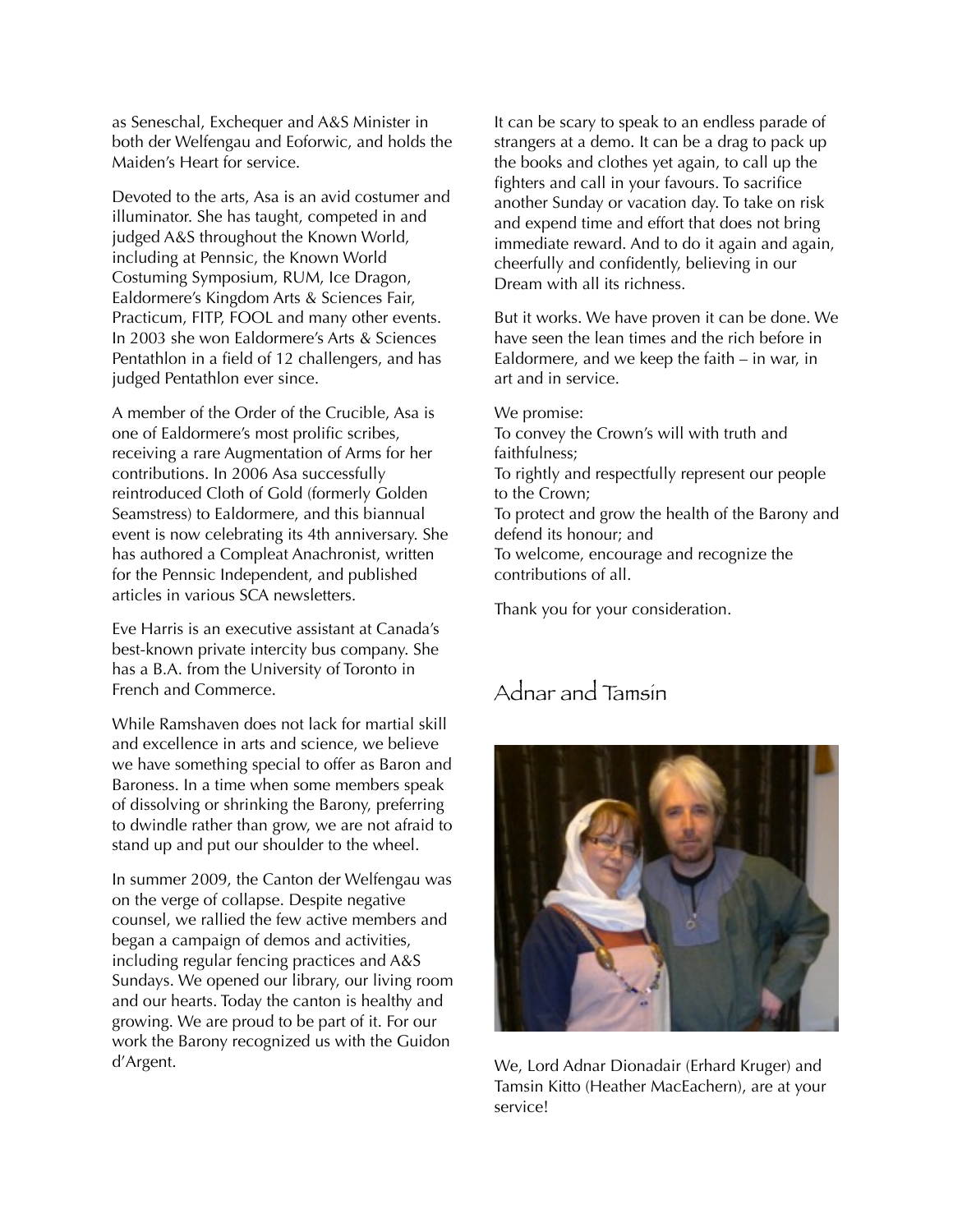When we were involved in the Society some years ago (Adnar joined in 1990, Tamsin in 2004), we were humble and quiet, but no less enthusiastic in our wide-range of activities. Adnar worked on the scribal arts, chainmail, and archery, while Tamsin enjoyed various fibre arts and fencing.

Between then and now, Erhard kept busy working in the recreation industry (currently a zamboni driver). He also volunteered in the community at large, for the Lions Club of Kitchener, for several organizations writing newsletters, and for KW Olympic Hockey coaching field hockey. He also honed his craftwork, from miniature chainmail, to papercutting. Heather's focus was on her career as a teacher, a variety of crafts, writing, and reading.

Since returning to the Society, we have made it our goal to be as involved as possible. This includes offering weekly Arts and Science nights, attending most if not all fight practices, meetings, and helping out with events wherever we can. Adnar is currently serving Bryniau Tywynnog as Arts and Sciences minister, and Ramshaven as Chronicler.

Our love for the Society, its people, and its values continues unabated, and grows with each endeavour we undertake. We wish to stand as representatives for all of our common values and strengths, as enablers of the many activities in the Barony, as growers and producers for our great lands.



## Penda and Sibylla



*The Baron and Baroness are beacons not only for the Barony but also for the Kingdom of Ealdormere. They are a bright light who provide guidance for the populace and welcome all who wish to join in the game.*

We are Lord Penda (Mark Pasley) and Lady Sibylla (Tamara Pasley) of Glyndmere and have been members of the SCA for nearly five years. Although we chose Anglo-Saxon 7th century time period for our personas, we are eager to learn about the entire SCA time span of a thousand years. The 7th century enticed us with a strong emphasis on family, sense of community and equality of men and women.

Our favourite aspect of the SCA is its people. Many wonderful folks have become our friends since joining and we look forward to every opportunity to meet existing members and introduce new people to the SCA. We love to make things and try new approaches that help recreate life in medieval times. One of our goals is to encourage people to have fun while discovering their way in the SCA. Some of our own interests include carving, forging, brewing, wood working, pewter casting, archery, heavy fighting, writing, sewing and cooking.